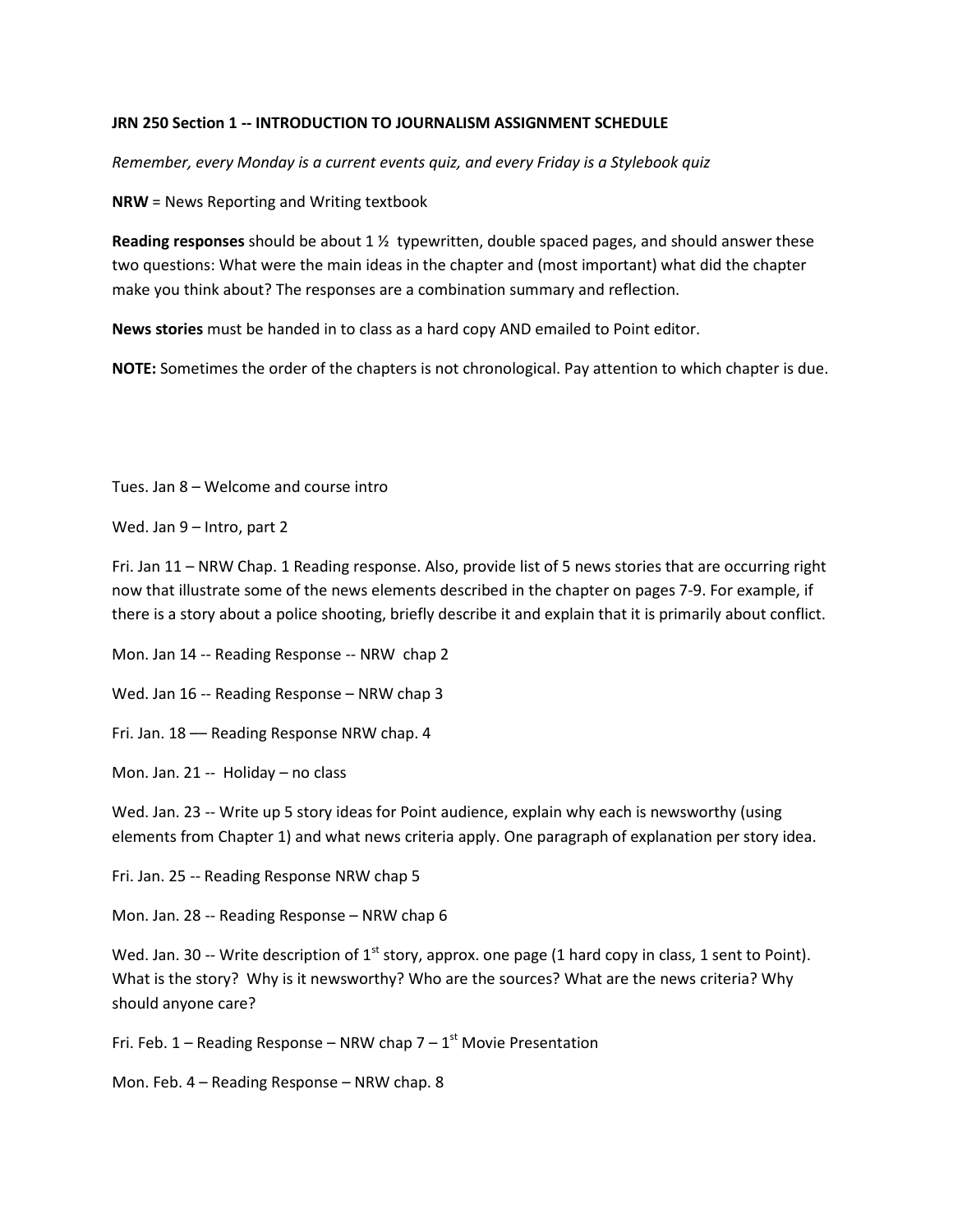Wed. Feb.  $6 - 1$ <sup>st</sup> Story due (hard copy in class, email to Point editor)

- Fri. Feb.8 -- Reading Response NRW chap  $9 2^{nd}$  Movie Presentation
- Mon. Feb. 11 -- Reading Response -- NRW chap. 10
- Wed. Feb. 13 2nd story due (one hard copy brought to class, one emailed to Point)
- Fri. Feb. 15 Reading Response NRW –chap.  $11 3^{rd}$  Movie Presentation
- Mon. Feb. 18 Writer's Symposium, 3 pm and 7 pm (no class)
- Tues. Feb. 19 Writer's Symposium. 3 pm and 7 pm
- Wed. Feb. 20 Writer's Symposium 3 pm and 7 pm (no class)  $3^{RD}$  STORY STILL DUE IN MY MAILBOX AND TO THE POINT
- Thurs. Feb. 21 Writer's Symposium 3 pm and 7 pm

Fri. Feb. 22 – no class

- Mon. Feb. 25 responses to each writer (1-2 pages for each, same format as reading responses)
- Wed. Feb.  $27 4$ <sup>th</sup> Story due (hard copy in class, email Point editor)
- Fri. March  $1$  Reading Response -- NRW chap.  $12 4$ <sup>th</sup> Movie Presentation
- Mon. March 11 -- Reading Response NRW 13
- Wed. March  $13 5$ <sup>th</sup> story due (hard copy in class and email Point)
- Fri. March 15 –Reading Response, NRW chap  $14-5<sup>th</sup>$  Movie Presentation
- Mon. March 18 -- Reading Response -- NRW chap 15
- Wed. March  $20 6^{th}$  Story Due (hard copy in class and email Point)
- Fri. March 22 Reading Response, NRW chap.  $16 6<sup>th</sup>$  Movie presentation
- Mon. March 25 Reading Response NRW chap 17
- Wed. March  $27 7^{th}$  Story Due (in class and email Point)
- Fri. March 29 Reading Response NRW chap  $18 7<sup>th</sup>$  Movie Presentation
- Mon. April 1 -- Reading Response NRW chap. 19
- Wed. April 3 --  $8<sup>th</sup>$  Story due (in class and email Point)
- Fri. April 5 Writing Assignment: Explain significance of NY Times vs. Sullivan  $8^{th}$  Movie Presentation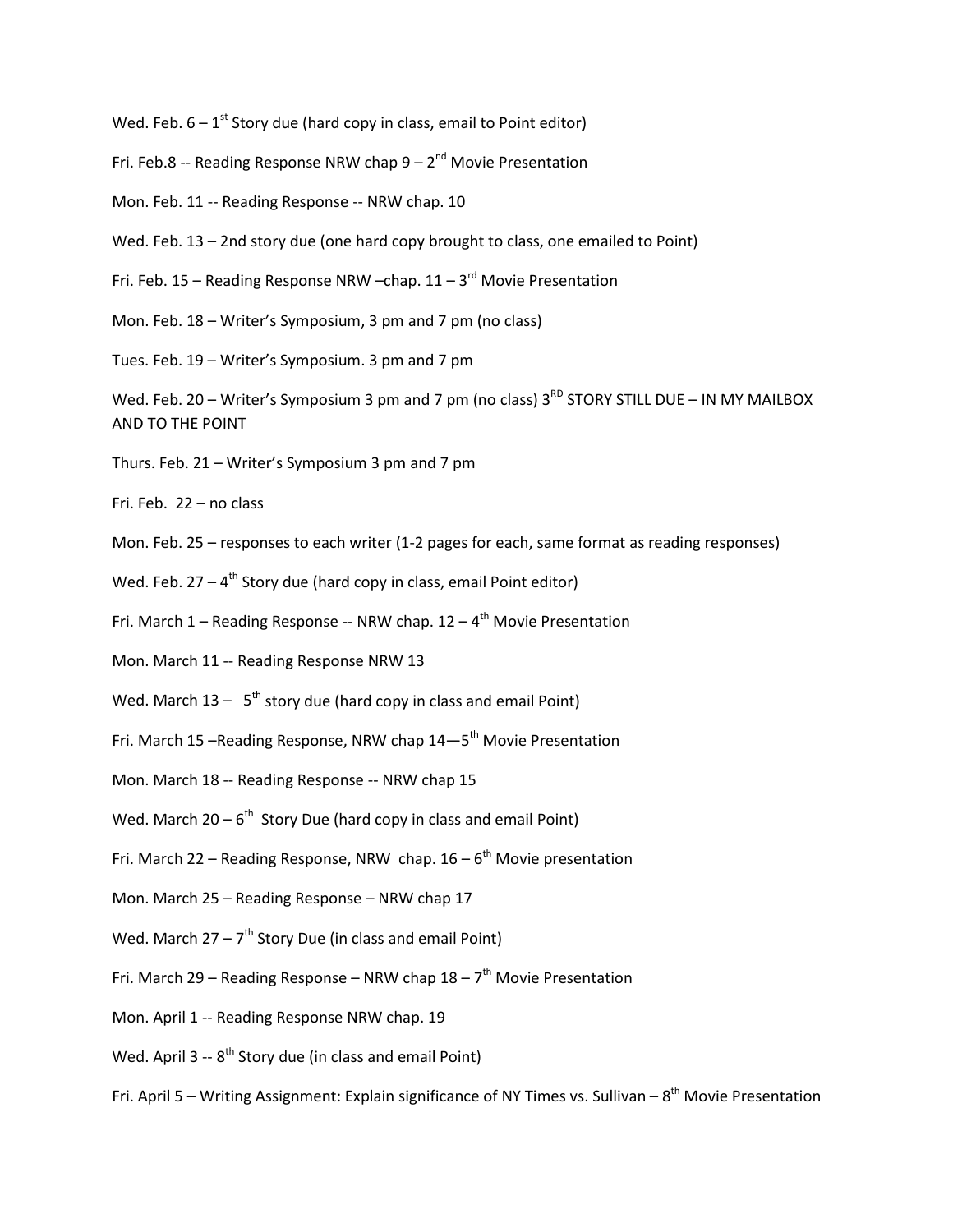Mon. April 8 – Writing Assignment: Find a current news story that some might perceive as potentially libelous, and explain why it is or isn't libel.

Wed. April  $10 - 9$ <sup>th</sup> Story Due (in class and email Point)

Fri. April 12 – Writing Assignment: Describe how you personally can avoid writing something that could be considered libelous.

Mon. April 15 – Writing Assignment: Find a current news story that some might perceive as potentially an invasion of privacy, and explain why it is or isn't.

Wed. April 17 -- Final story due (in class and email Point)

Wed. April 24 -- Reading Response NRW chap. 20

Fri. April 26 – Writing assignment: Explain significance of SPJ's Code of Ethics

Fri. May 3 -- FINAL EXAM 7:30 am to 10 am

## JOURNALISM MOVIES FOR CLASS PRESENTATIONS AND EXTRA CREDIT.

For extra credit, each requires a two-paragraph summary of the main plot of the movie, and AT LEAST one page describing the journalism issues portrayed. Connect those issues to what you are learning in class.

The Killing Fields Almost Famous Good Night and Good Luck The Insider Absence of Malice Broadcast News Nightcrawler The China Syndrome Veronica Guerin The Most Dangerous Man in America (about Daniel Ellsberg)